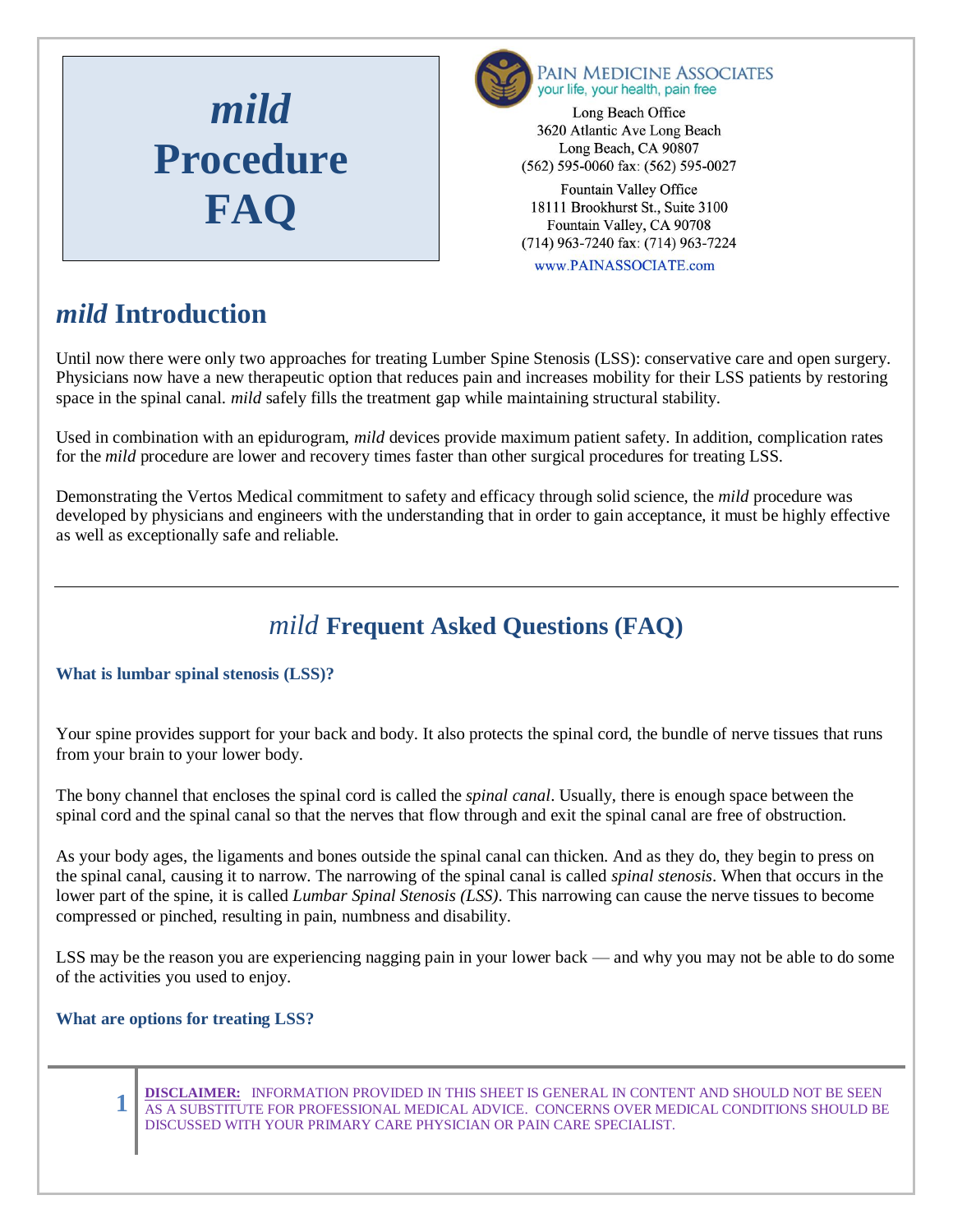Non-surgical treatments include medication, rest or physical therapy. Medications such as non-steroidal inflammatory agents, pain relievers, or corticosteroid injections are prescribed primarily to lessen pain. Physical therapy can help to increase flexibility and stabilize the spine.

Your doctor will often recommend non-surgical treatments first for LSS. But non-surgical treatments do not correct the conditions that cause LSS. They are used mainly for the temporary relief of pain. Many people find that they still have pain or that their pain and disability increase over time.

Most severe cases of LSS usually require surgery, which provides a more permanent solution to treating LSS. The goal of most surgery is to relieve pressure on the spinal cord and nerves by creating space in the spinal canal. This is referred to as *decompression*.

Most surgical options are invasive in the sense that a surgeon must first make a large incision in the back to allow room to operate. Through the incision in the back, the surgeon then uses instruments to trim or remove tissue or bone, or to realign the vertebrae as necessary. In other cases, the surgeon might implant a device, and/or fuse or stabilize areas of the spine that are contributing to the problem.

Surgery often requires general anesthesia and may involve lengthy hospital stays and long recovery times.

Newer therapeutic options, like Vertos Medical's *mild* procedure, are also available, offering a safe alternative to the surgical options mentioned above. The *mild* procedure allows the surgeon to operate with a very small incision, using a set of proprietary devices to gain access to the affected area of the spine to restore space by decompressing the area of spinal stenosis.

#### **Who suffers with LSS?**

LSS most often results from normal wear and tear on the spine as we age. The condition is usually first seen in people over 50, and the likelihood increases as we age further. It is estimated that about 10% of people 65 and older have LSS, making it a fairly common condition. LSS affects all patient populations, including those who have had a healthy and active lifestyle.

#### **Is lower back pain the only symptom of LSS?**

Lower back pain is the most common symptom of LSS, but there are others. Refer to the list below and check with your doctor:

- Lower back and leg pain
- Pain or cramping in your legs, particularly when standing for long periods of time or when walking
- Numbness, weakness, or a tingling sensation in the legs or feet
- Problems controlling bladder or bowels (usually seen in more severe cases of LSS)

#### **How is LSS diagnosed?**

In addition to taking a medical history, other exams and tests may be performed to verify your condition. These may include:

Physical examination

**2 DISCLAIMER:** INFORMATION PROVIDED IN THIS SHEET IS GENERAL IN CONTENT AND SHOULD NOT BE SEEN AS A SUBSTITUTE FOR PROFESSIONAL MEDICAL ADVICE. CONCERNS OVER MEDICAL CONDITIONS SHOULD BE DISCUSSED WITH YOUR PRIMARY CARE PHYSICIAN OR PAIN CARE SPECIALIST.